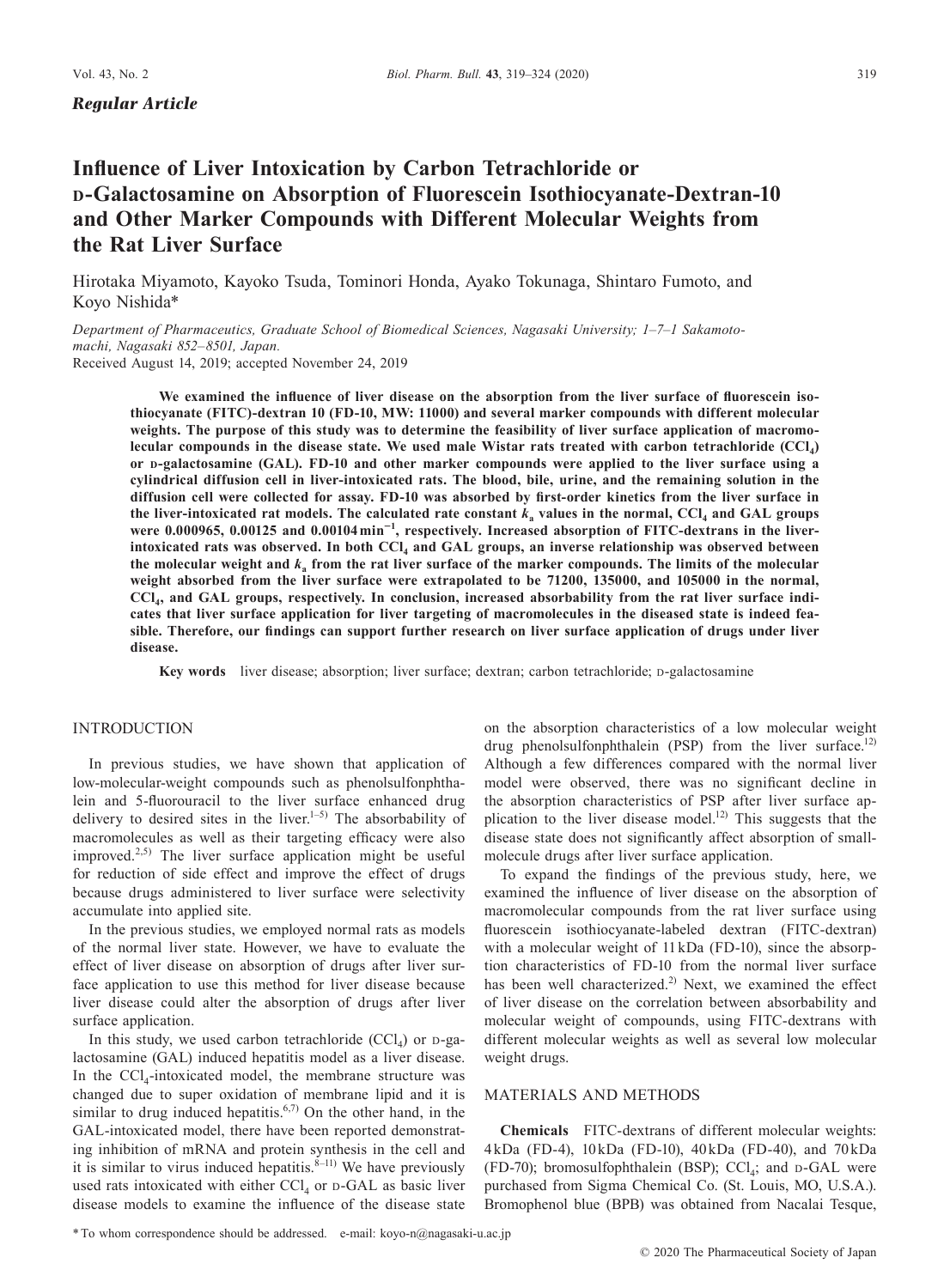Inc. (Kyoto, Japan). All other chemicals were reagent-grade products.

**Animal Experiment** Animal care and experimental procedures were performed in accordance with the Guidelines for Animal Experimentation of Nagasaki University with approval of the Institutional Animal Care and Use Committee.

**Intoxication of Rats with CCl4 or D-GAL** Male Wistar rats (230–290 g) were used in this study. The liver intoxicated model rat was prepared according to previous report.<sup>12)</sup> In briefly, the CCl<sub>4</sub> in olive oil solution (20% (v/v)) was intraperitoneally (i.p.) injected (0.4 mL/kg) 2 times every 24 h. The GAL dissolved in saline was i.p. injected (300 mg/kg) only 1 time. Twenty-four hours after final injection of  $\text{CC}l_{4}$  or GAL, the pharmacokinetics of drug was evaluated.

The aspartate transaminase (AST) and alanine transaminase (ALT) levels in plasma were determined immediately before the *in vivo* experiment through the Wako Transaminase CII test (Wako Pure Chemical Corporation, Ltd., Osaka, Japan). The plasma was obtained before pharmacokinetic evaluation (24h after final administration of  $\text{CCl}_4$  or GAL). The plasma AST level (IU/L) of normal rats  $(49.5 \pm 3.5, \text{av-}$ erage  $\pm$  standard error (S.E.)) was significantly increased in the CCl<sub>4</sub> (127.4  $\pm$  11.6) and GAL (127.4  $\pm$  15.8) groups. A similar trend was observed in the plasma ALT levels (control,  $15.8 \pm 0.9$ ; CCl<sub>4</sub> group,  $35.4 \pm 4.2$ ; GAL group,  $33.8 \pm 4.9$ ). Liver injury was thus confirmed to have been induced in the  $\text{CCl}_4$  and GAL groups.

**Administration of Marker Compounds to the Intoxi**cated Rats *in Vivo* The rats intoxicated with CCl<sub>4</sub> or GAL were anesthetized with sodium pentobarbital (50 mg/kg, i.p.), and the left femoral artery and common bile duct were cannulated using a polyethylene tube. The marker compounds were administered as follows.

For intravenous (i.v.) administration, the FD-10 solution  $(10 \text{ mg/mL} \times 0.1 \text{ mL})$  was injected into the jugular vein of the rats.

Marker compounds were administered to the liver surface as previously reported.<sup>5)</sup> Briefly, a cylindrical diffusion cell  $(i.d. 9mm, effective area 0.64 cm<sup>2</sup>)$  was attached to the liver surface of the left lobe with biocompatible glue (Aron Alpha, Sankyo Co., Ltd., Tokyo, Japan) in the rats. FITC-dextrans (FD-10, FD-40, or FD-70) solution  $(50 \text{ mg/mL} \times 0.1 \text{ mL})$  or other marker compounds  $(10 \text{ mg/mL} \times 1 \text{ mL})$  were directly added to the diffusion cell.

Blood samples were collected from the femoral artery, followed by centrifugation. Bile was collected at the selected times. At 4 or 6h after the administration, the urine in the bladder was collected with a syringe. In case of liver surface application, the solution remaining in the diffusion cell was withdrawn at appropriate times. In some cases, for FD-10, the solution in the diffusion cell was collected at appropriate time intervals.

**Analytical Methods** The marker compounds in plasma, bile, urine, and the solution remaining in the diffusion cell were assayed as follows. The concentrations of FITC-dextrans as fluorescence were measured by a spectrophotofluorometer at excitation and emission wavelengths of 489 and 515 nm, respectively.<sup>13)</sup> The concentration of BPB was determined spectrophotometrically at 591 nm. $^{14)}$  The total concentration of free BSP and its metabolite was determined spectrophotometrically at 580 nm after dilution with 0.1 M NaOH solution.<sup>15)</sup>

**Calculation of Pharmacokinetic Parameters** The plasma concentration  $(C_n)$  profile of FD-10 after i.v. administration was fitted to the biexponential eq. (1), by the nonlinear leastsquares method. $16$ 

$$
C_{\rm p} = \frac{D(\alpha - k_{21})}{V_{\rm c}(\alpha - \beta)} e^{-\alpha \cdot t} + \frac{D(k_{21} - \beta)}{V_{\rm c}(\alpha - \beta)} e^{-\beta \cdot t}
$$
 (1)

Hybrid parameters *α* and *β* are defined as  $α + β = k_{12} + k_{21} + k_{el}$ and  $\alpha \cdot \beta = k_{21} \cdot k_{el} D$  is the administration dose of FD-10.  $V_c$  is the volume of the central compartment.  $k<sub>el</sub>$  is the first-order elimination rate constant from the central compartment.  $k_{12}$ and  $k_{21}$  are the first-order transfer rate constants between the central and peripheral compartment. Area under the curve  $(AUC<sub>p</sub>)$  and total body clearance  $CL<sub>tot</sub>$  were calculated by  $A/\alpha + B/\beta$  and  $k_{el} \cdot V_c$ , respectively.

**Statistical Analysis** All results are expressed as the mean value  $\pm$  S.E. of at least three experiments. Statistical comparisons were performed by Dunnett's test after examining with ANOVA.  $p < 0.05$  was considered to be statistically significant, compared to normal rats. Statistical analysis of correlation was performed by Pearson's correlation.

#### RESULTS

**Disposition of FD-10 after i.v. Administration to the Liver-Intoxicated Rats** We first evaluated the change in the disposition of FD-10 after its i.v. administration in the liver disease group. Figure 1A illustrates the plasma concentrationtime profiles of FD-10 after i.v. administration to the normal and liver-intoxicated rats. The FD-10 plasma concentration at elimination phase was considerably higher in the GAL group than in the normal and the  $\text{CCl}_4$  groups.

Table 1 summarizes the pharmacokinetic parameters of FD-10 analyzed based on a two-compartment model to the plasma concentration-time profiles after i.v. administration.  $k_{el}$ and *CL*<sub>tot</sub> were lower in the liver-intoxicated group, whereas there was no change in  $V_c$ .  $CL_{tot}$  of FD-10 in the GAL group significantly decreased to about 60% of the control. Table 1 also lists the urinary and biliary excretion ratio 4h after i.v. administration of FD-10. Significant decline in urinary and biliary excretion of FD-10 was observed in the GAL group.

**Change in the Plasma Profile and Recovery Ratio of FD-10 after Application to the Rat Liver Surface in the Liver-Intoxicated Rats** Figure 1B shows the plasma concentration-time profiles of FD-10 after application of FD-10 to the rat liver surface in the normal and liver-intoxicated models. Similar to normal rats, FD-10 appeared in the plasma after absorption from the liver surface in the liver diseased groups. While the plasma concentration of FD-10 was not changed in the  $CCl<sub>4</sub>$  group, plasma concentration of FD-10 in the GAL group was significantly increased compared to control.

Table 2 summarizes the recovery ratios of FD-10 in the diffusion cell, bile and urine 6h after application to the rat liver surface. The absorption ratios calculated from the recovery ratio in the diffusion cell of FD-10 from the liver surface at 6h in the normal,  $\text{CCl}_4$  and GAL group were 20.0, 23.8 and 23.5% of the applied dose, respectively. No significant change in urinary and biliary excretion of FD-10 was observed in the  $CCl<sub>4</sub>$  and GAL groups.

**Time Course of the Recovery Ratio in the Diffusion Cell after Application of FD-10 to the Rat Liver Surface in**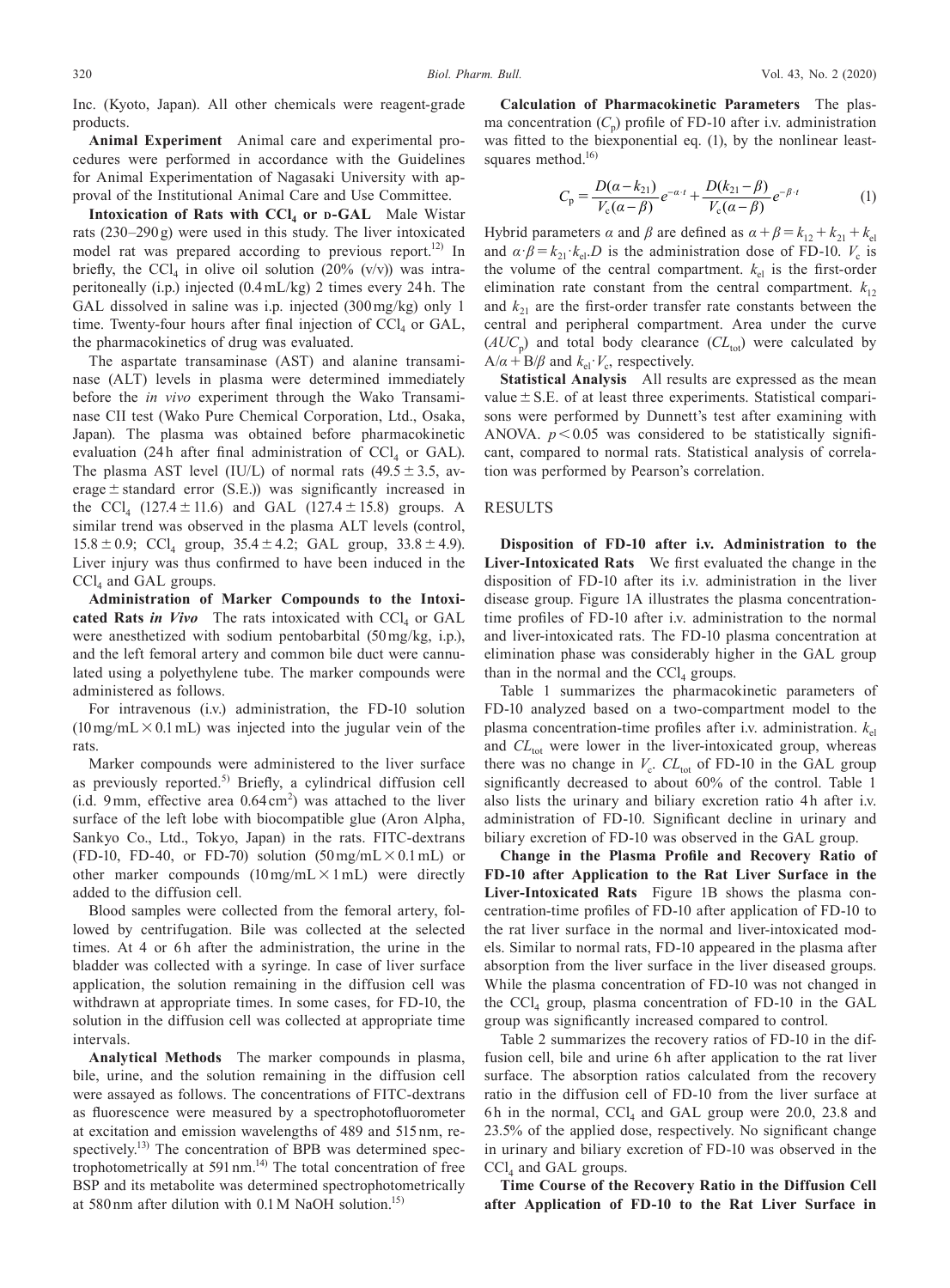

Fig. 1. Plasma Concentration Profiles of FD-10 after i.v. Administration on a Semi-log Scale (A) or Liver Surface Application (B) to the Normal (O),  $\text{CCl}_{4}$ - ( $\blacktriangle$ ) or GAL-Treated Rats ( $\square$ ) at a Dose of 5.0 mg

240

 $\bf{0}$ 

Time (min)

Each point represents the mean  $\pm$  S.E. of at least three experiments.

 $\boldsymbol{0}$ 

60

120

180

Plasma concentration (µg/mL) >

Table 1. Pharmacokinetic Parameters Based on a Two-Compartment Model for the Plasma Concentration Profiles and Urinary and Biliary Excretion of FD-10 4h after Its i.v. Administration to the Normal,  $CCl<sub>4</sub>$ - or GAL-Treated Rats at a Dose of 5.0 mg

|                            | Pharmacokinetic parameters        |                  |                     |                     | Recovery (% of dose) |                  |
|----------------------------|-----------------------------------|------------------|---------------------|---------------------|----------------------|------------------|
|                            | $k_{\rm el}$ (min <sup>-1</sup> ) | $V_{\rm g}$ (mL) | $CL_{tot}$ (mL/min) | $AUC_n$ (µg·min/mL) | Bile                 | Urine            |
| Normal                     | $0.146 \pm 0.014$                 | $10.8 \pm 1.0$   | $1.551 \pm 0.118$   | $3192 \pm 167$      | $0.9 \pm 0.1$        | $69.9 \pm 1.6$   |
| $\text{CC}$ l <sub>4</sub> | $0.131 \pm 0.004$                 | $9.6 \pm 0.4$    | $1.267 \pm 0.088$   | $4131* \pm 291$     | $0.9 \pm 0.1$        | $64.8 \pm 2.0$   |
| GAL                        | $0.095 \pm 0.019$                 | $10.4 \pm 1.9$   | $0.899** \pm 0.056$ | $5835* + 371$       | $0.4* + 0.1$         | $39.4** \pm 3.0$ |

Each value is the mean  $\pm$  S.E. of at least three experiments. Significantly different from the normal rat (\* $p$  < 0.05, \*\*  $p$  < 0.01).

Table 2. Recovery (% of Dose) of FD-10 in the Diffusion Cell, Bile, and Urine at 6h after Application to the Normal,  $CCl<sub>4</sub>$ - or GAL-Treated Rat Liver Surface

|                | Diffusion cell | <b>Bile</b>   | Urine          |
|----------------|----------------|---------------|----------------|
| Normal         | $80.0 \pm 1.5$ | $0.2 \pm 0.1$ | $10.7 \pm 2.8$ |
| $\text{CCl}_4$ | $762 + 21$     | $0.2 \pm 0.1$ | $9.5 \pm 3.1$  |
| GAL.           | $765 + 24$     | $0.3 \pm 0.1$ | $89 + 15$      |

Each value represents the mean  $\pm$  S.E. of at least four experiments.

**Liver-Intoxicated Rats** Figure 2 illustrates the time courses of the amount of FD-10 remaining in the diffusion cell after liver surface application of FD-10 in the liver-intoxicated rats. The amount of FD-10 in the diffusion cell decreased linearly on a semi-logarithmic scale under every condition. The firstorder absorption rate constant  $k_a$  values in the normal,  $CCl_4$ and GAL group were calculated, respectively, to be 0.000965, 0.00125 and 0.00104 min<sup>−</sup><sup>1</sup> from the regression straight-line slope shown in Fig. 2.

**Absorption Ratio of Other Marker Compounds with Different Molecular Weights 6h after Application to the Rat Liver Surface in Liver-Intoxicated Model** We examined the absorption from the liver surface of the other marker compounds with different molecular weights in the  $\text{CCl}_4$  and GAL groups. Figure 3 shows the absorption ratios calculated from the amount remaining in the diffusion cell of



60 120 180 240 300 360

Fig. 2. Semi-log Plot of Time Courses of FD-10 Amount Remaining in the Diffusion Cell after Application to the Normal  $(\bigcirc)$ , CCl<sub>4</sub>- ( $\blacktriangle$ ) or GAL-Treated Rats (□) Rat Liver Surface at a Dose of 5.0 mg

Each point represents the mean  $\pm$  S.E. of at least three experiments.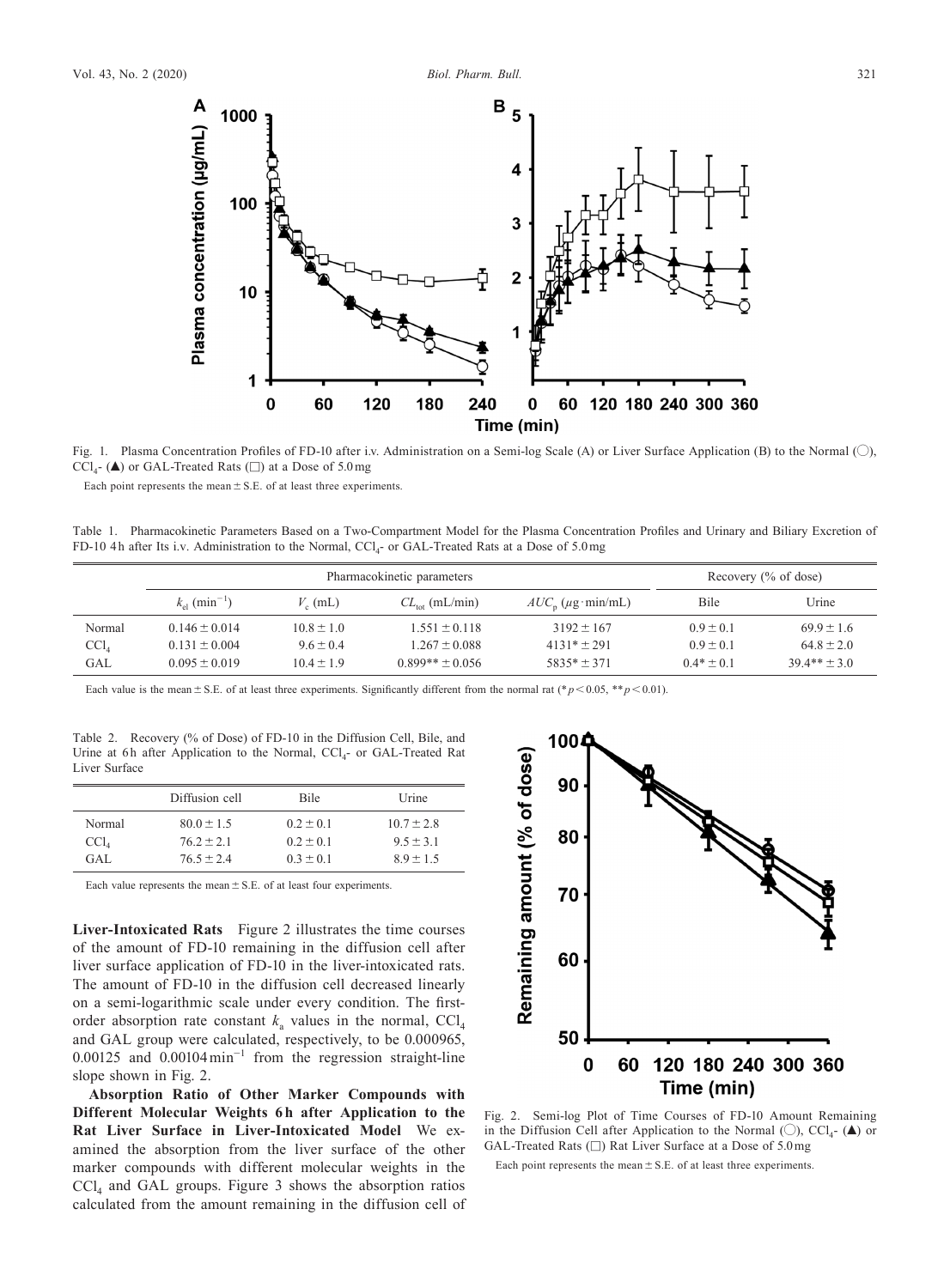

Fig. 3. Absorption Ratio 6h (% of Dose) after Application of the Marker Compounds with Different Molecular Weights to the Normal (Closed Bar), CCl4-Treated (Gray Bar) or GAL-Treated (Open Bar) Rat Liver Surface Each Point Represents the Mean + S.E. of at Least Four Experiments Significantly different from the normal rat (\* $p$ < 0.05, \*\* $p$ < 0.01). <sup>a)</sup> Results of phenolsulfonphthalein (PSP) were reported previously.<sup>2,12)</sup>

these marker compounds as well as that of PSP 6h after liver surface application in the normal,  $CCl<sub>4</sub>$  or GAL group.<sup>12)</sup> The absorption from the liver surface of marker compounds with different molecular weights in the  $\text{CCl}_4$  group increased by more than 4% compared with the normal group. In case of the GAL group, this trend was not evident with PSP and BSP but was observed for FITC-dextrans.

**Correlation between Drug Absorbability and Molecular Weight after Application to the Liver Surface in Liver-Intoxicated Rats** In the liver-intoxicated groups, the absorption ratio of the marker compounds from the liver surface tended to decrease with increasing molecular weight (Fig. 3). We examined the relationship between  $k_a$  and the reciprocal value of the square root of the molecular weight  $(1/\sqrt{M_W})$  of the marker compounds, as illustrated in Figs. 4A and 4B, for  $CCl<sub>4</sub>$  and  $D$ -GAL treatment, respectively. A significant linear relationship was observed between the  $k_a$  and  $1/\sqrt{Mw}$  of the marker compounds (correlation coefficient R:  $CCl<sub>4</sub>$  group 0.984; GAL group 0.965) in the liver-intoxicated rats, similar to the trend observed in previously examined normal rats.<sup>2)</sup>

The molecular weights in the normal,  $CCl<sub>4</sub>$  and GAL groups when  $k_a$  is 0 were extrapolated to be 71195,<sup>2)</sup> 105020 and 135237, respectively. The limits of the molecular weight of the compound absorbed from the liver surface were considered to be different between the disease states.

# DISCUSSION

In order to demonstrate the possibility of liver surface application for macromolecules in liver disease, we first examined the absorption characteristics of FD-10 after application to the liver surface in liver-intoxicated rat models. The plasma concentration of FD-10 after application to the liver surface was high in the GAL group but remained unchanged in the  $\text{CC}l_{4}$  group. This could be due to the glomerular filtration process of FD-10 that was restrained owing to the decline in blood flow rate in the GAL group compared to normal, $^{17}$ ) as indicated by a decline in  $CL_{tot}$  (Table 1). The excretion of FD-10 into the urine also decreased in the GAL group after i.v. administration (Fig. 1A).

We studied the time course of the recovery ratio of FD-10

in the diffusion cell (Fig. 2) in order to analyze pharmacokinetically the absorption mechanism of FD-10 after rat liver surface application in the liver-intoxicated state. The results suggest that the absorption of FD-10 from the liver surface in the  $\text{CCL}_4$  and GAL groups followed first-order kinetics similar to that of the control group. The  $k_a$  values in CCl<sub>4</sub> and GAL groups increased by 1.3 and 1.1 times, respectively, compared to control. This confirmed that the absorption rate of FD-10 from the liver surface in the liver-intoxicated groups increased compared with the normal group. This trend was particularly evident in the  $\text{CCl}_4$  group.

Similar to the absorption ratio of low molecular weight compound PSP in a previous report, significant decline was not observed in the absorption ratio of FD-10 from the liver surface in the liver disease model.<sup>12)</sup> The absorption ratio from the liver surface of other FITC-dextrans with different molecular weights was higher in the liver-intoxicated groups compared to the normal group (Fig. 3). Accordingly, there should be no serious problem for the liver surface application of macromolecules.

We also examined the influence of molecular weight on drug absorbability in the  $CCl<sub>4</sub>$  and GAL groups. We chose BPB and BSP as other low molecular weight compounds and FITC-dextrans with different molecular weights. As shown in Fig. 3, the absorbability from the liver surface declined with increasing molecular weight in both the  $\text{CCI}_4$  and  $\text{GAL}$ groups. In our previous study on normal rats, there was also a reverse relationship between molecular weight and permeability of the peritoneal liver membrane surface.<sup>2)</sup> This trend is typically characteristic of simple passive diffusion. Even in the  $\text{CCl}_4$  and GAL groups, significant correlation between molecular weight and absorption rate constant was observed (Fig. 4). This suggests that the marker compounds with different molecular weights are absorbed from the liver surface membrane *via* simple passive diffusion even in the disease state. However, the liver disease model used in this study seemed mild because the AST and ALT was slightly elevated. Further study is needed used severe liver disease or liver fibrosis model to evaluate the effect of liver disease on drug absorption from liver surface.

The peritoneum that covers the liver is composed of a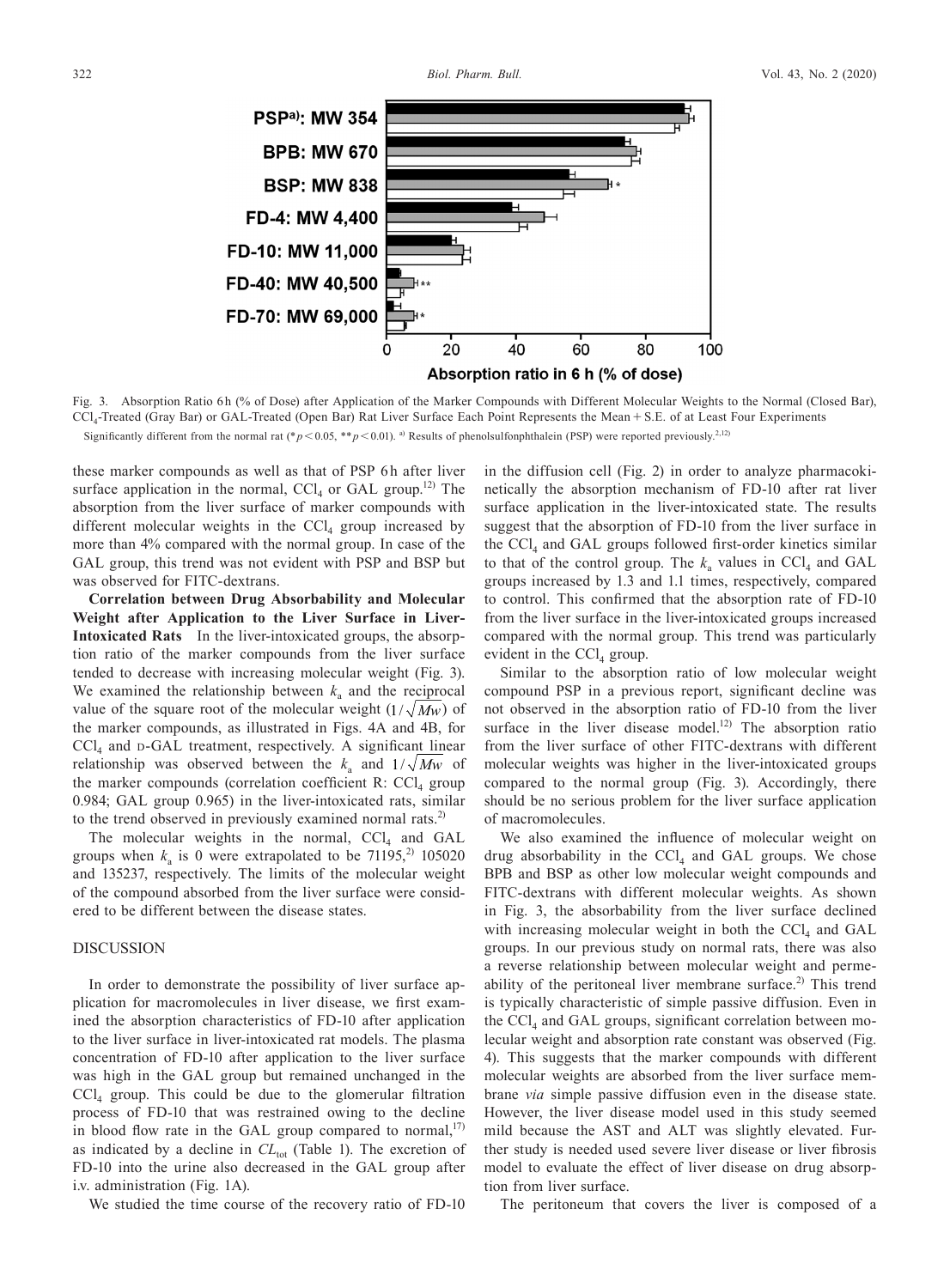

Fig. 4. Relationship between the Molecular Weight and First-Order Absorption Rate Constant (*k<sub>a</sub>*) of the Marker Compounds after Application to the CCl4- (A) or GAL-Treated (B) Rat Liver Surface

 $k_a$  was calculated from the amount remaining in the diffusion cell 6h after application to the rat liver surface Key:  $\blacksquare$ , PSP  $a_i$ ,  $\blacksquare$ , BSP;  $\square$ , FD-4;  $\bigcirc$ , FD-10;  $\triangle$ , FD-40;  $\diamond$ , FD-70. <sup>a)</sup> Results of PSP were reported previously.<sup>12)</sup>

serous membrane containing monolayer squamous epithelial cells. Absorption of a drug from the liver surface is considered to occur through the intercellular route, since marker compounds have small partition coefficients at physiological pH. Therefore, changes in absorbability of the marker compounds must have occurred due to changes in the gap and pore characteristics in the serous membrane in the liver disease state. From the study of the correlation between molecular weight and absorption rate constant, the molecular weight limit (normal: 71195) was observed to have increased by more than 1.5 times in the liver-intoxicated rats.<sup>2)</sup> This suggests an increase in the size of the pores or cell gaps on the liver surface membrane epithelium following  $\text{CCl}_4$  or GAL-treatment.

We speculate that the size or number of the intercellular gaps and pores in the serous membrane and/or connective tissue could be altered by physiological changes in the liver disease state. Similar observations have been noted in previous studies on models intoxicated with either GAL or CCl<sub>4</sub>. However, the absorption ratio of drug more than MW838 was increased in  $CCl_4$  compared to control or GAL. In the GALintoxicated model, there have been reports demonstrating inhibition of mRNA and protein synthesis in the cell.<sup>10,11)</sup> On the other hand, the membrane structure was changed due to super oxidation of membrane lipid in  $CCl_4$  treatment.<sup>6,7)</sup> This difference might cause the alteration of drug absorption from liver surface in  $\text{CC}l_{4}$  treated rat. Characterizations of the physiological changes accompanying the liver disease state may then be performed to further understand the mechanism of liver surface absorption of macromolecules in the disease state.

# **CONCLUSION**

The absorption of marker compounds from the liver surface obeyed first-order kinetics, and the absorption rate constant of the disease state was 1.5 folds of the control. The increased absorbability of FITC-dextrans from the liver surface of liverintoxicated rats suggests that macromolecular compounds can be applied to the liver surface for liver-targeting of macromolecules in the disease state. A good correlation was observed

based on the relationship between  $k_a$  and molecular weight liver disease model, similar to that of the control. The molecular weight limit of absorption was also shown to have increased in the liver-intoxicated models. Taken together, liver surface application of molecules in the disease state is possible and therefore has potential for treatment of liver disease.

**Acknowledgments** We wish to thank Yuki Nakakoga, Sayaka Sakamoto, Mari Nagano and Kurumi Ota for skilled technical assistance. This study was supported in part by a Grant-in-Aid for Scientific Research from the Ministry of Education, Culture, Sports, Science and Technology of Japan.

**Conflict of Interest** The authors declare no conflict of interest.

### REFERENCES

- [1\) Kodama Y, Fumoto S, Nishi J, Nakashima M, Sasaki H, Naka](http://dx.doi.org/10.1248/bpb.31.1049)[mura J, Nishida K. Absorption and distribution characteristics of](http://dx.doi.org/10.1248/bpb.31.1049)  [5-fluorouracil \(5-FU\) after an application to the liver surface in](http://dx.doi.org/10.1248/bpb.31.1049)  [rats in order to reduce systemic side effects.](http://dx.doi.org/10.1248/bpb.31.1049) *Biol. Pharm. Bull.*, **31**, [1049–1052 \(2008\).](http://dx.doi.org/10.1248/bpb.31.1049)
- [2\) Nishida K, Sato N, Sasaki H, Nakamura J. Absorption character](http://dx.doi.org/10.3109/10611869609015971)[istics of dextrans with different molecular weights from the liver](http://dx.doi.org/10.3109/10611869609015971)  [surface membrane in rats: implications for targeting to the liver.](http://dx.doi.org/10.3109/10611869609015971) *J. Drug Target.*, **4**[, 141–150 \(1996\).](http://dx.doi.org/10.3109/10611869609015971)
- [3\) Kodama Y, Horishita M, Fumoto S, Mine T, Miyamoto H, Yoshi](http://dx.doi.org/10.1111/j.2042-7158.2012.01514.x)[kawa N, Hirata H, Sasaki H, Nakamura J, Nishida K. Effect of](http://dx.doi.org/10.1111/j.2042-7158.2012.01514.x)  [viscous additives on the absorption and hepatic disposition of 5-flu](http://dx.doi.org/10.1111/j.2042-7158.2012.01514.x)[orouracil \(5-FU\) after application to liver surface in rats.](http://dx.doi.org/10.1111/j.2042-7158.2012.01514.x) *J. Pharm. Pharmacol.*, **64**[, 1438–1444 \(2012\).](http://dx.doi.org/10.1111/j.2042-7158.2012.01514.x)
- [4\) Nishida K, Sato N, Sasaki H, Nakamura J. Absorption of organic](http://dx.doi.org/10.1111/j.2042-7158.1994.tb05704.x)  [anions as model drugs following application to rat liver surface in](http://dx.doi.org/10.1111/j.2042-7158.1994.tb05704.x)vivo. *[J. Pharm. Pharmacol.](http://dx.doi.org/10.1111/j.2042-7158.1994.tb05704.x)*, **46**, 867–870 (1994).
- [5\) Nishida K, Fujiwara R, Kodama Y, Fumoto S, Mukai T, Nakashima](http://dx.doi.org/10.1007/s11095-005-5273-9)  [M, Sasaki H, Nakamura J. Regional delivery of model compounds](http://dx.doi.org/10.1007/s11095-005-5273-9)  [and 5-fluorouracil to the liver by their application to the liver](http://dx.doi.org/10.1007/s11095-005-5273-9)  [surface in rats: its implication for clinical use.](http://dx.doi.org/10.1007/s11095-005-5273-9) *Pharm. Res.*, **22**, [1331–1337 \(2005\).](http://dx.doi.org/10.1007/s11095-005-5273-9)
- [6\) Weber LW, Boll M, Stampfl A. Hepatotoxicity and mechanism of](http://dx.doi.org/10.1080/713611034)